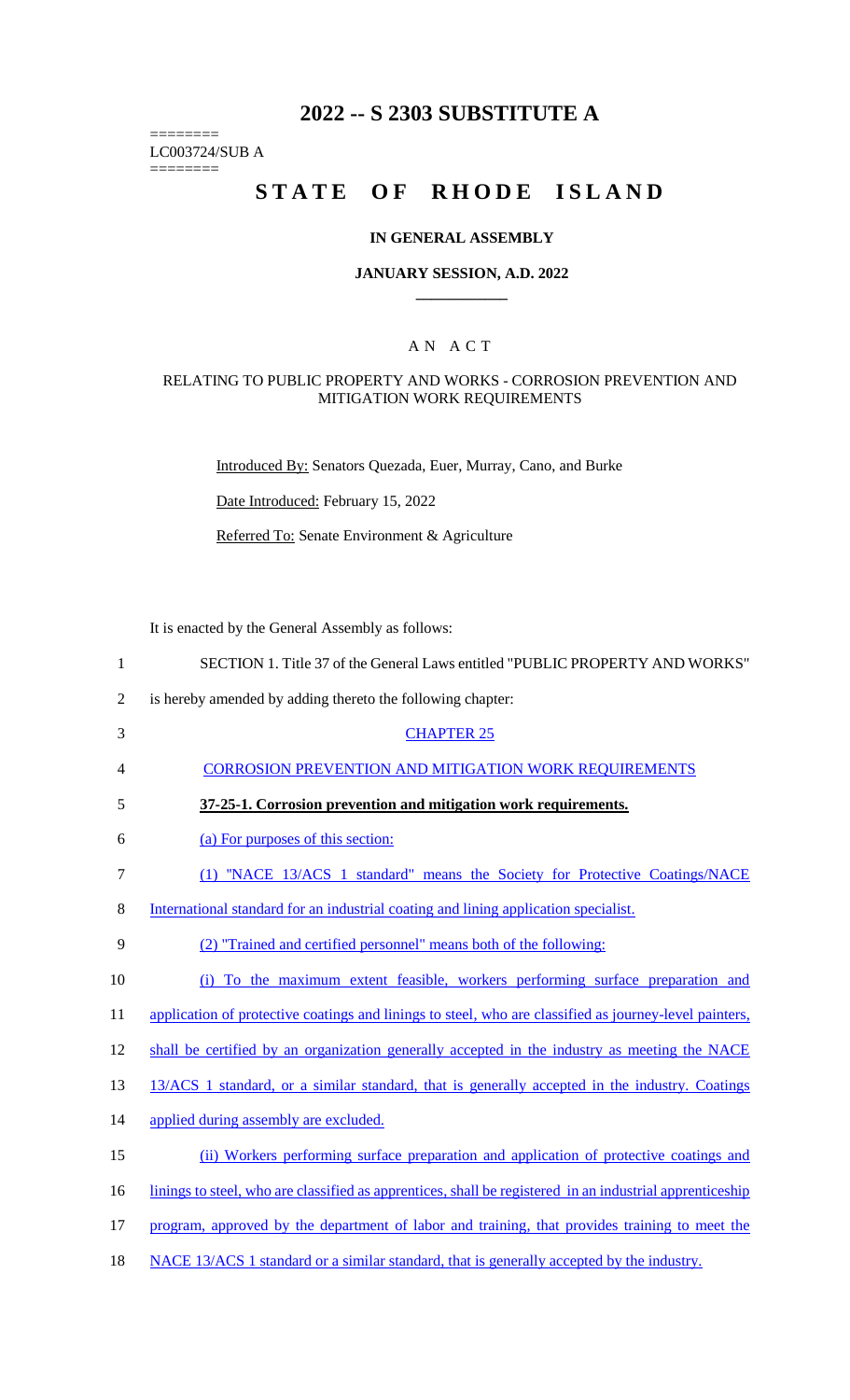| 1              | (b) A public entity that awards a contract after January 1, 2024, that is paid for in whole or         |
|----------------|--------------------------------------------------------------------------------------------------------|
| $\overline{2}$ | in part with state funds, shall require all contractors and subcontractors performing corrosion        |
| 3              | prevention and mitigation work to comply with the standards adopted pursuant to this section.          |
| 4              | (c) Contractors and subcontractors performing public works contracts for corrosion                     |
| 5              | prevention and mitigation work must comply with the standards adopted pursuant to this section         |
| 6              | after January 1, 2024.                                                                                 |
| 7              | (d) On or before January 1, 2023, the director of the department of labor and training in              |
| 8              | consultation with the department of environmental management, shall adopt regulations                  |
| 9              | establishing standards for the performance of corrosion prevention and mitigation work on public       |
| 10             | projects that reflect industry best practices. Such industry best practices shall include, but are not |
| 11             | limited to, the following:                                                                             |
| 12             | (1) Use of trained and certified personnel for surface preparation and application of                  |
| 13             | protective coatings and linings to steel.                                                              |
| 14             | (2) Use of inspectors to ensure best practices and standards are met.                                  |
| 15             | (3) A plan to prevent environmental degradation, including, but not limited to, careful                |
| 16             | handling and containment of hazardous materials including, but not limited to, lead paint.             |
| 17             | SECTION 2. This act shall take effect upon passage.                                                    |

 $=$ LC003724/SUB A ========